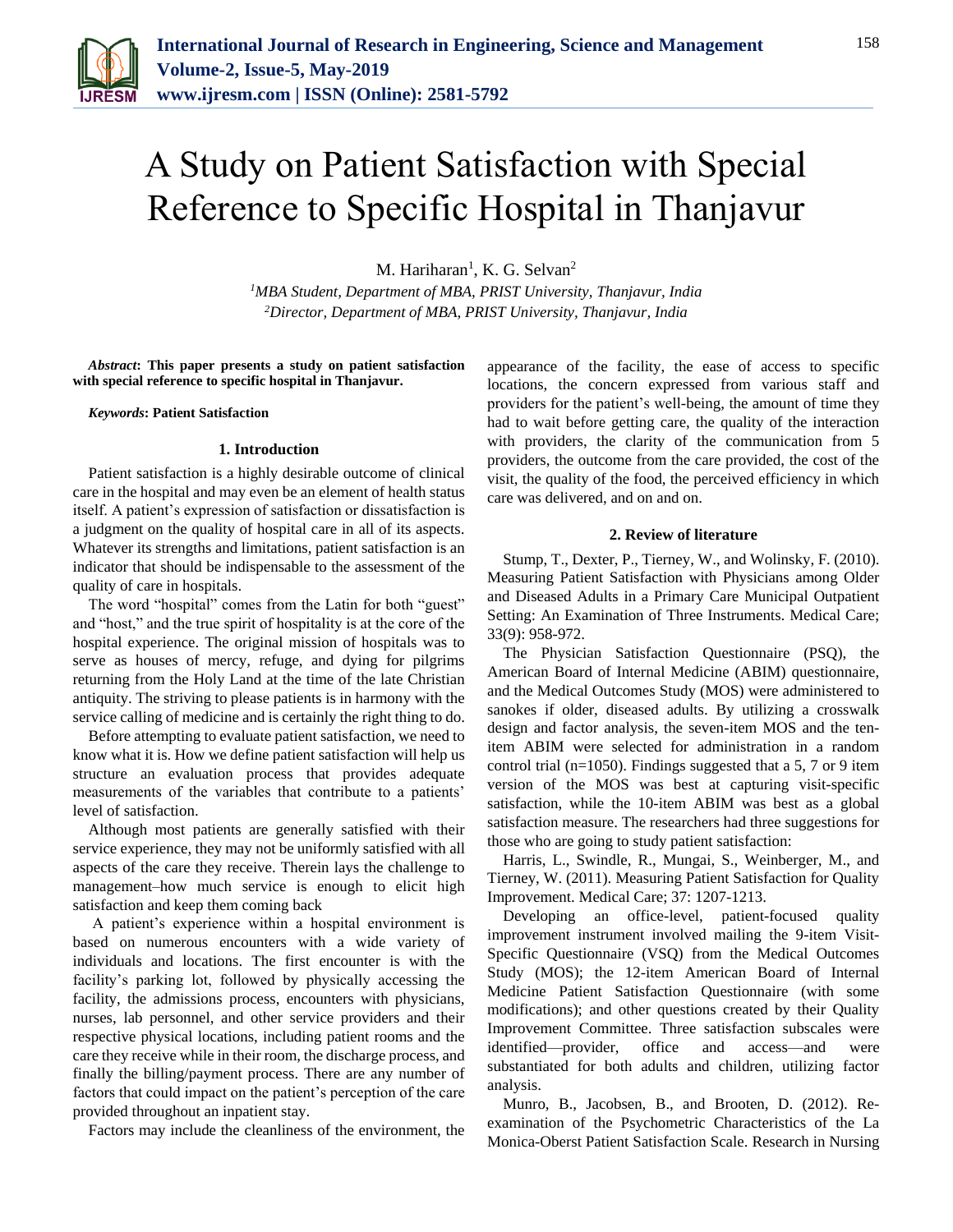

and Health; 17(2): 119-125.

Secondary analyses were used to assess the psychometric characteristics of the LaMonica-Oberst Patient Satisfaction Scale in a new, no oncologic (unplanned cesarean births, childbearing diabetics, and women who had hysterectomies) sample. This scale, originally constructed as a modification of the Patient Satisfaction Instrument, was designed to retain the dimensions of the original scale ("technical-professional, trusting relationship, and education relationship") while reflecting the expected acute care nursing behaviors from an oncologic population. Thirteen (of the 41) items were dropped, and two factors were identified: dissatisfaction, and interpersonal support/good impressions. The authors believed that the overall results indicated the scale's utility for no oncologic patients.

Williams, B. (2017). Patient Satisfaction: A Valid Concept? Social Science and Medicine, 38: 509-516.

This paper questions the concept of patient satisfaction as a coherent and unitary concept. The author begins his critique by reviewing the reasons that the concept has been introduced into the study of quality of care. Like Calnan (1988), he observes that patient satisfaction is associated with improved compliance and health outcomes; in addition, it reflects the larger consumer movement and a desire for accountability among health care providers. Finally, it is being used increasingly to gauge efficiency. However, the author argues that despite these current usages, the concept and measures of it have several hidden or implicit assumptions that bear further examination. First, it is assumed that satisfaction is the result of some prior process, however what that process is unclear; tests of theoretical explanations of these processes reveal limited support for the model (see Linder-Pelz).

Kravits, R. (2017). Patient Satisfaction with Health Care: Critical Outcome or Trivial Pursuit? Journal of General Internal Medicine; 13: 280 – 282.

The author begins by asserting that based on the increasing number of times the term patient satisfaction has appeared in Medline between 1975 and 1997 measuring patient satisfaction "has become a major industry." However, the author queries: is patient satisfaction a concept worth measuring, what is the best way to measure it and how are the results to be used? The author couches the answer to first question in terms of a division between those who care about consumer opinion and clientcentered care and those who believe attention and resources are best devoted to other issues such as over- and underutilization and health outcomes. However, the author observes that helping patients' to achieve their health-related goals is a fundamental aim of medicine. Further, the only way to gauge these goals is by asking patients. The question, however, of whether patient satisfaction can be reliably and meaningfully measured remains. The author argues that those measuring patient satisfaction must be clear that patient satisfaction is not a single, unitary concept but "a distillation of" perceptions (beliefs about occurrences) and values (the relative import of the occurrences). The author argues that the inability of some patient satisfaction measure items (e.g., how satisfied were you with the amount of time the doctor spent with you today) to distinguish perceptions from values. Additionally, in addressing the purpose of measuring patient satisfaction, the author describes the need to distinguish between using patient satisfaction measures as report cards or for quality improvement purposes. In the latter case, using them as independent predictors of patient satisfaction reveals meaningful areas for improvement, while in the former controlling for background characteristics is appropriate. Finally, the author addresses the issue of how to use patient satisfaction measures and concludes that the "important question is whether they can stimulate genuine gains in patientcentered care."

#### **3. Research methodology**

Research in common parlance refers to a search for knowledge. Once can also define research as a scientific and systematic search for pertinent information on a specific topic. In fact, research is an art of scientific investigation. The advance learner's dictionary of current English loss down the meaning of research as "There careful investigation or enquiry specially through search for new facts in any branch of knowledge." Red man and Mory define research has a "systemized effort to gain new knowledge. "Some people consider research has a movement, a movement from the known to the knowledge. It is actually a voyage of discovery. We all purpose the vital instinct inquisitiveness for, when the knowledge comfort has, we wonder and our inquisitiveness makes of probe and attain full and fuller understanding of the knowledge. This inquisitiveness is the mother of all knowledge and the method, which man employees for obtaining the knowledge of whatever the unknown, can be termed as research.

#### *A. Statements of the Problem*

Hospital is service oriented but now a day all the hospitals are business oriented. So the service is not full fill to all hospitals. The patients are not satisfied in service, surgery, hospitality in all time. Some hospitals are only giving best in service. The hospital staffs are given service is sometimes only best. Then the hospitality is also not satisfying to the patient.

#### *B. Objectives of the study*

- To study the comparative hospital service facilities provided by Meenakshi hospital and Rohini hospital
- To study the level of satisfaction of the patient with Meenakshi hospital and Rohini hospital
- To understand the utilization of hospital facilities in Meenakshi hospital and Rohini hospital
- To identify the problem faced by the Rohini hospital and Meenakshi hospital
- To provide suitable suggestion for effective implement of the hospital services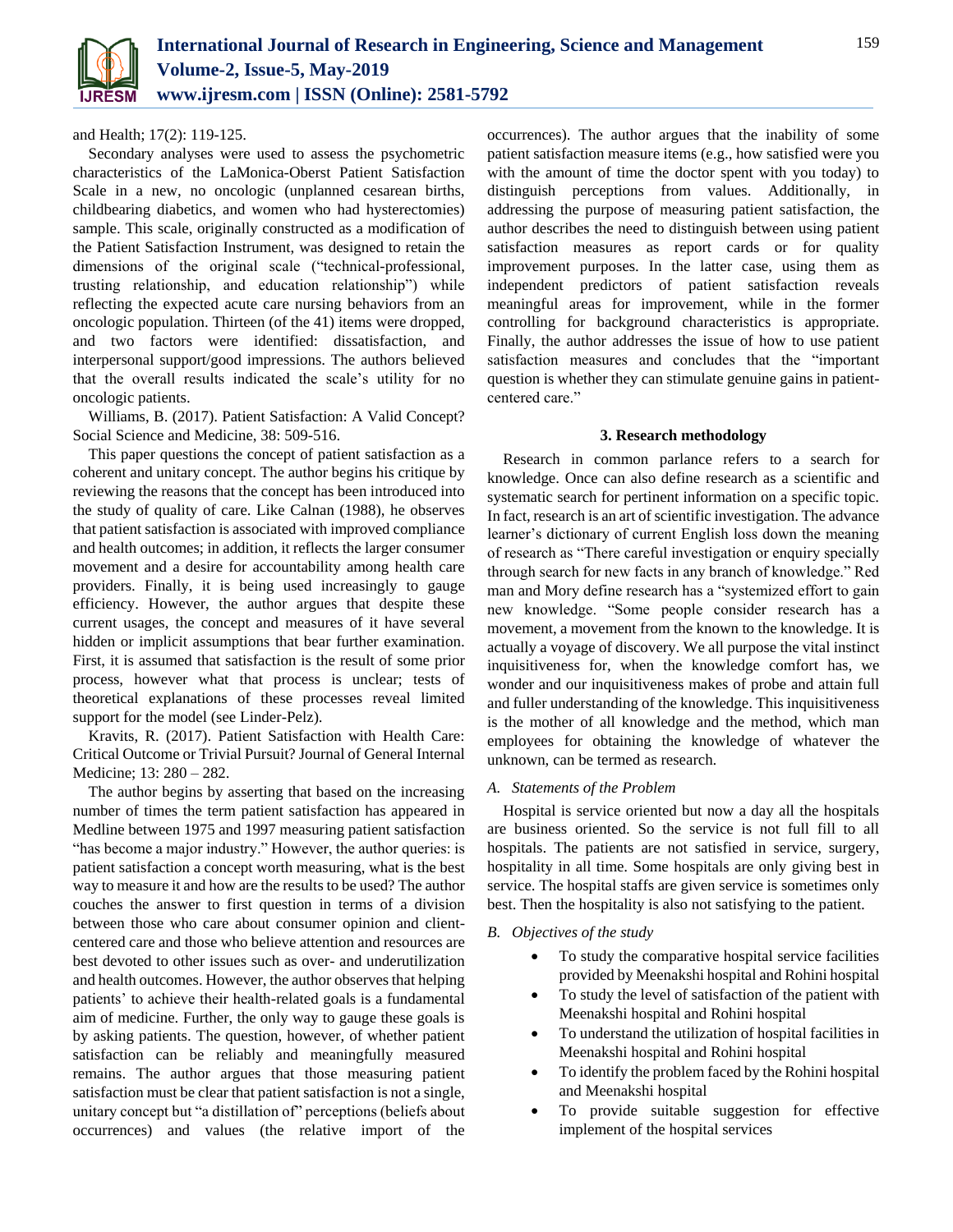

*C. Hypotheses*

Keeping in view of the objectives of the study the presents study shall framed following hypotheses and relevant tools has been used to test the hypotheses.

There is no significant relationship between income of the respondent & patient satisfaction.

# *D. Data collection methods*

The Data required for the study are collected from both primary & secondary sources. Primary data's are collected through structured questionnaire and secondary data's are collected from official website of the company, textbooks, journals, articles etc.

# *E. Interview schedule*

Interview schedule has been used to collected data & information from the Meenakshi hospital and Rohini hospital.

# *F. Questionnaire design*

Presented question has been framed & pretested finalized the question to collect the information from the patient (Respondent).

Questionnaire used for data collection is designed based on the fulfillment of the objectives of the study. The Questionnaire contains demographic and socioeconomic profile of the respondents, various attributes & factors related to patient satisfaction was used in the questioner.

#### *G. Scope of the study*

I am studying MBA, So I do this project based on patient satisfaction. I have an interested in hospital management. The study of analysis of the best service in the specific hospital. Find out the analysis of which hospital can be satisfied to the patient in all ways.

# *H. Period of research*

The study is conducted from Dec 2018 to Apr 2019. The total Duration of the study is 5months.

# *I. Sampling techniques*

The sample size for the study was selected on the basis of simple random sampling method. Totally 100 respondents in which 50 respondents are taken treatment from Meenakshi hospital another 50 respondents are taken treatment from Rohini hospital.

# *J. Research design*

A Research design is purely and simply the framework or plan for a study that guides the collection and analysis of data. In fact, the research design is the conceptual structure within which research is conducted; it constitutes the blueprint for the collection, measurement and analysis of data.

- Type of Research
- Title of research
- Area of research
- Period of research
- Sampling techniques
- Data collection methods
- Tools used for analysis
- Problem Statement
- Limitations on the study

# *K. Type of research*

The research is descriptive in nature. It includes surveys and fact finding enquiries of different kinds. The major purpose of descriptive research is description of the state of affairs as it exists at present.

#### *L. Title of the research*

A study on patient satisfaction with special reference to specific hospital in Thanjavur.

#### *M. Area of research*

The study is conducted in Thanjavur District.

#### *N. Tools used for analysis*

The following statistical tools are used for data analysis

- Percentage
- Averages
- Chi-Square Analysis
- ANOVA
- Correlation
- *O. Limitation of the study*
	- Data collected may have biased response
	- All the details of the project are only suitable for patient satisfaction in Thanjavur. Not suitable for others.
	- This research result (finding and suggestions) is applicable only to the specific hospital.

#### *P. Chi-Square test*

Relationship between Genders and how satisfied are you with the comfort of your room & facility in Meenakshi hospital.

# *Hypothesis*

*Null hypothesis:* there is no significant relationship between Genders and how satisfied are you with the comfort of your room & facility in Meenakshi hospital

Calculated value  $x2=1.767439$ 

Degree of freedom= $(R-1)(C-1) = (2-1)(5-1) = 4x$ 

The table value of X2 for 4 degree of freedom at 5 percent level of significance is 9.49

*Conclusion:* Calculated value of chi square is less than value, so the null hypothesis is accepted. Hence it is concluded that there is no significant relationship between Genders and how satisfied are you with the comfort of your room & facility in Meenakshi hospital.

#### *Hypothesis*

*Null hypothesis:* There is no significant relationship between Questions & worries and satisfaction on treatment.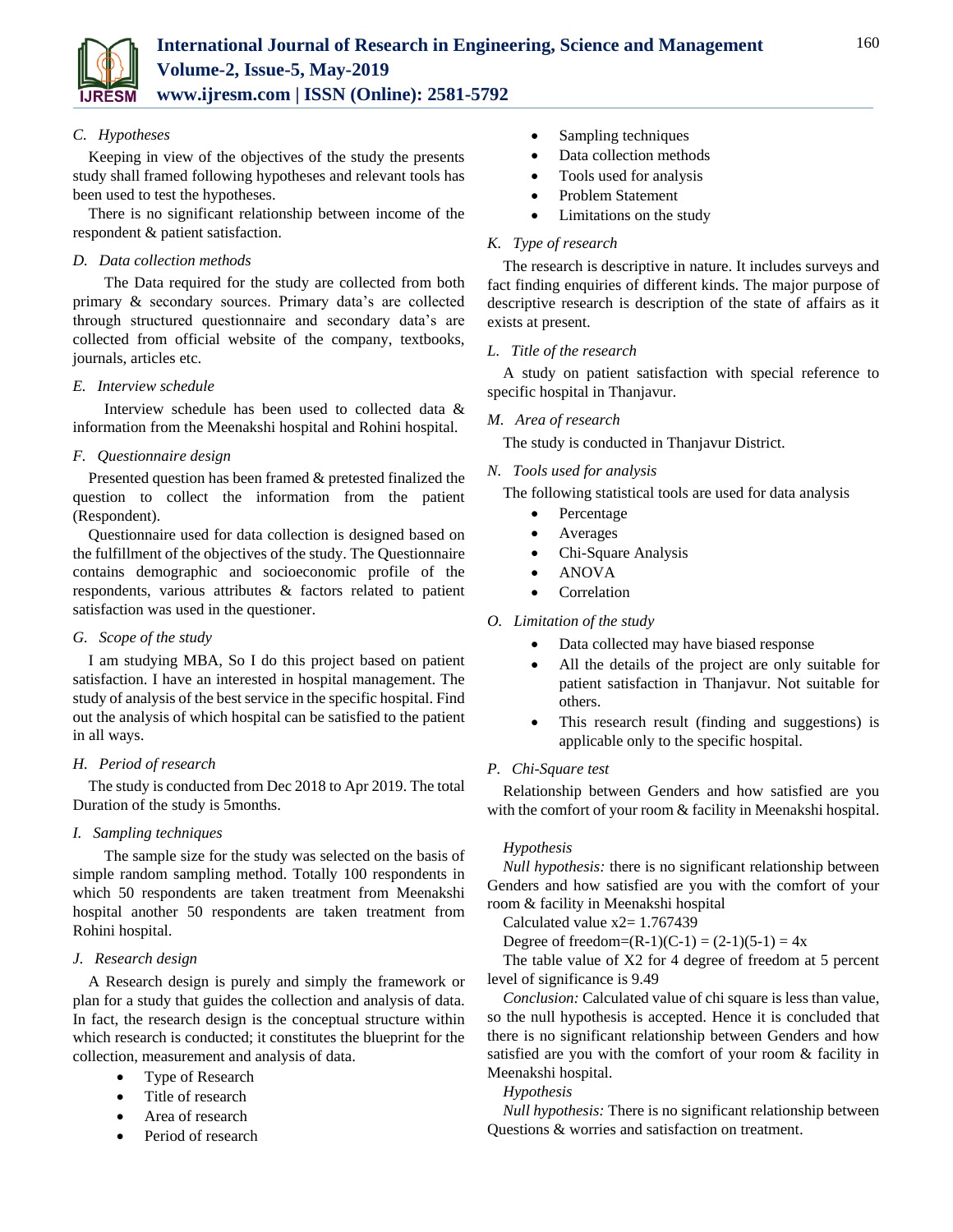

# **International Journal of Research in Engineering, Science and Management Volume-2, Issue-5, May-2019 www.ijresm.com | ISSN (Online): 2581-5792**

Table 1

Relationship between Genders and how satisfied are you with the comfort of your room & facility in Meenakshi hospital.

|        | How satisfied are you with the comfort of your room & facility in Meenakshi hospital |    |    |  |  |       |
|--------|--------------------------------------------------------------------------------------|----|----|--|--|-------|
| Gender | Highly satisfied<br>Highly dissatisfaction<br>Satisfied<br>Dissatisfied<br>Neutral   |    |    |  |  | Total |
| Male   |                                                                                      | 20 | 04 |  |  | 38    |
| Female |                                                                                      | 08 |    |  |  |       |
| Total  |                                                                                      | 28 | 06 |  |  | 50    |

| Observed and Expected frequency |                           |          |          |            |  |  |
|---------------------------------|---------------------------|----------|----------|------------|--|--|
| Observed frequency              | <b>Expected frequency</b> | $O-E$    | $(O-E)2$ | $(O-E)2/E$ |  |  |
| 14                              | 12.16                     | 1.84     | 3.3856   | 0.278421   |  |  |
| 20                              | 21.28                     | $-1.28$  | 1.6384   | 0.076992   |  |  |
| 4                               | 4.56                      | $-0.56$  | 0.3136   | 0.068772   |  |  |
| 0                               |                           |          |          |            |  |  |
| 0                               |                           | 0        |          |            |  |  |
| $\overline{c}$                  | 3.84                      | $-1.84$  | 3.3856   | 0.881667   |  |  |
| 8                               | 6.72                      | 1.28     | 1.6384   | 0.24381    |  |  |
| $\mathfrak{D}$                  | 1.44                      | 0.56     | 0.3136   | 0.217778   |  |  |
| 0                               |                           |          |          |            |  |  |
| 0                               | 0                         | $\Omega$ |          | 0          |  |  |
|                                 | 1.767439                  |          |          |            |  |  |

| Table |  |
|-------|--|
|       |  |

| Table 3                      |    |                           |    |  |  |  |  |
|------------------------------|----|---------------------------|----|--|--|--|--|
| Anova for meenakshi hospital |    |                           |    |  |  |  |  |
| <b>Ouestions and worries</b> |    | Satisfaction on treatment |    |  |  |  |  |
| Very good                    | 10 | Strongly agree            | 06 |  |  |  |  |
| Good                         | 38 | Agree                     | 38 |  |  |  |  |
| Neutral                      | 02 | Neutral                   | 06 |  |  |  |  |
| Poor                         |    | Disagree                  |    |  |  |  |  |
| Very poor                    |    | Strongly disagree         |    |  |  |  |  |
| Total                        | 50 | Total                     | 50 |  |  |  |  |

| Anova: Single Factor                          |    |                  |      |          |  |  |
|-----------------------------------------------|----|------------------|------|----------|--|--|
| <b>SUMMARY</b>                                |    |                  |      |          |  |  |
| Variance<br>Groups<br>Count<br>Average<br>Sum |    |                  |      |          |  |  |
| Column 1                                      | 50 | 92               | 1.84 | 0.218776 |  |  |
| Column <sub>2</sub>                           | 50 | 100 <sup>-</sup> |      | 0.244898 |  |  |

| <b>ANOVA</b>          |       |    |          |          |         |          |
|-----------------------|-------|----|----------|----------|---------|----------|
| Source of Variation   | SS    | Df | MS       |          | P-value | F crit   |
| <b>Between Groups</b> | 0.64  |    | 0.64     | 2.760563 | 0.09981 | 3.938111 |
| <b>Within Groups</b>  | 22.72 | 98 | 0.231837 |          |         |          |
|                       |       |    |          |          |         |          |
| Total                 | 23.36 | 99 |          |          |         |          |

*Conclusion:* Calculated F value is 2.760 and F critical value is 3.938 so calculated value is less than a table value, so the null hypothesis is accepted. Hence it is concluded that there is no significant relationship between Questions & worries and satisfaction on treatment.

| Table 4                                                |                   |           |    |  |  |  |  |
|--------------------------------------------------------|-------------------|-----------|----|--|--|--|--|
| Correlation for Meenakshi hospital                     |                   |           |    |  |  |  |  |
| Satisfaction on treatment<br>Hospital staffs treat you |                   |           |    |  |  |  |  |
| Strongly agree                                         | 06                | Very good | 18 |  |  |  |  |
| Agree                                                  | 38                | Good      | 30 |  |  |  |  |
| Neutral                                                | 06                | Neutral   | 02 |  |  |  |  |
| Disagree                                               | $\mathbf{\Omega}$ | Poor      |    |  |  |  |  |
| Strongly disagree                                      |                   | Very poor |    |  |  |  |  |
| Total                                                  | 50                | Total     | 50 |  |  |  |  |

|                     | Column 1 | Column <sub>2</sub> |
|---------------------|----------|---------------------|
| Column <sub>1</sub> |          |                     |
| Column <sub>2</sub> | 0.299342 |                     |

#### *Hypothesis:*

*Null hypothesis:* There is no significant relationship between satisfaction on treatment and hospital staffs treat you.

*Conclusion:* Calculated value is 0.299, so I concluded it with satisfaction on treatment and hospital staffs treat you are positively correlated.

| Table 5                                          |                 |            |                    |            |  |  |  |
|--------------------------------------------------|-----------------|------------|--------------------|------------|--|--|--|
| Comparison the Satisfaction about bough hospital |                 |            |                    |            |  |  |  |
| Scaling                                          | Rohini hospital |            | Meenakshi hospital |            |  |  |  |
|                                                  | Respondent      | Percentage | Respondent         | Percentage |  |  |  |
| Highly                                           | 02              |            | 08                 | 16         |  |  |  |
| satisfied                                        |                 |            |                    |            |  |  |  |
| Satisfied                                        | 20              | 40         | 36                 | 72         |  |  |  |
| Neutral                                          | 18              | 36         | 06                 | 12         |  |  |  |
| Dissatisfied                                     | 10              | 20         |                    |            |  |  |  |
| Highly                                           |                 |            | 0                  |            |  |  |  |
| dissatisfied                                     |                 |            |                    |            |  |  |  |
| Total                                            |                 | 100        | 50                 | 100        |  |  |  |

161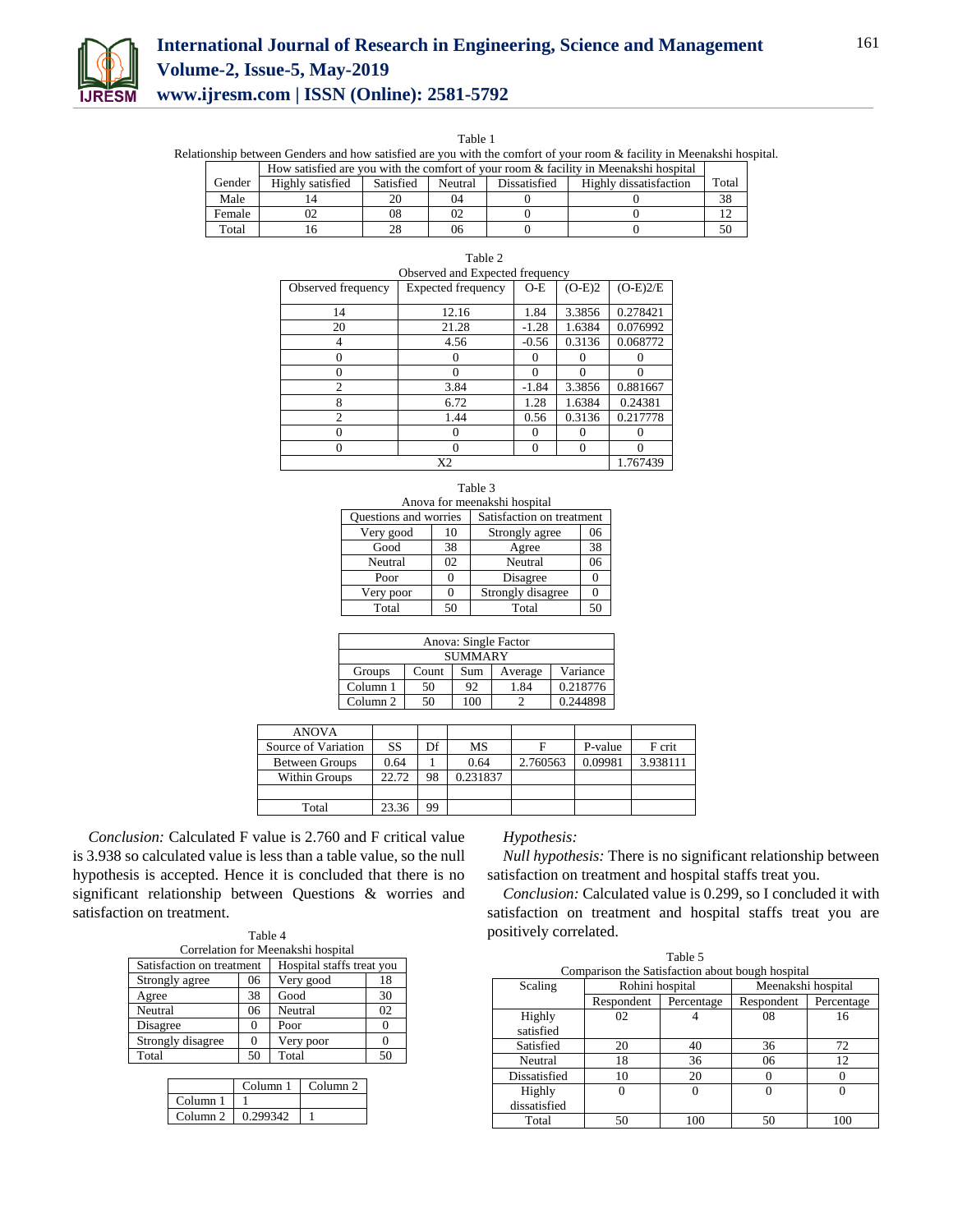

| Table 6        |                                               |            |                    |            |  |  |  |  |
|----------------|-----------------------------------------------|------------|--------------------|------------|--|--|--|--|
|                | Comparison the Treatment about bough hospital |            |                    |            |  |  |  |  |
| Scaling        | Rohini hospital                               |            | Meenakshi hospital |            |  |  |  |  |
|                | Respondent                                    | Percentage | Respondent         | Percentage |  |  |  |  |
| Strongly agree |                                               |            | 06                 | 12         |  |  |  |  |
| Agree          | 22                                            | 44         | 38                 | 76         |  |  |  |  |
| Neutral        | 04                                            | 08         | 06                 | 12         |  |  |  |  |
| Disagree       | 12.                                           | 24         |                    |            |  |  |  |  |
| Strongly       |                                               |            |                    |            |  |  |  |  |
| disagree       |                                               |            |                    |            |  |  |  |  |
| Total          | 50                                            | 100        | 50                 | 100        |  |  |  |  |

*Conclusion:* Based on the feeling about the respondents Meenakshi hospital respondents are feeling good with satisfaction then the Rohini hospital patients.

|       | Table 7                                     |              |
|-------|---------------------------------------------|--------------|
|       | Comparison the payment about bough hospital |              |
| ılino | Rohini hospital                             | Meenakshi ho |

| Scaling      | Rohini hospital |            | Meenakshi hospital |            |
|--------------|-----------------|------------|--------------------|------------|
|              | Respondent      | Percentage | Respondent         | Percentage |
| Highly       | 02              | 04         | 04                 | 08         |
| satisfied    |                 |            |                    |            |
| Satisfied    | 20              | 40         | 14                 | 28         |
| Neutral      | 24              | 48         | 22                 | 44         |
| Dissatisfied | 02              | 04         | 10                 | 20         |
| Highly       | 02              | 04         | 0                  | 0          |
| dissatisfied |                 |            |                    |            |
| Total        | 50              | 100        | 50                 | 100        |

*Conclusion:* Based on the feeling about the respondent Meenakshi hospital respondents are feeling good with Treatment then the Rohini hospital patients.

*Conclusion:* Based on the feeling about the respondent Rohini hospital respondents are feeling good with payment then the Meenakshi hospital patients.

| Scaling                | Rohini hospital |            | Meenakshi hospital |            |
|------------------------|-----------------|------------|--------------------|------------|
|                        | Respondent      | Percentage | Respondent         | Percentage |
| Highly<br>satisfied    | 04              | 08         | 08                 | 16         |
| Satisfied              | 20              | 40         | 32                 | 64         |
| Neutral                | 22              | 44         | 10                 | 20         |
| Dissatisfied           | 02              | 04         |                    |            |
| Highly<br>dissatisfied | 02              | 04         | 0                  | $\Omega$   |
| Total                  | 50              | 100        | 50                 | 100        |

Table 8 Comparison the surgery about bough hospital

*Conclusion:* Based on the feeling about the respondent Meenakshi hospital respondents are feeling good with payment then the Rohini hospital patients.

#### **4. Findings**

The study is conducted to know the patient satisfaction of Thanjavur hospital. A detailed survey is conducted among 50 respondent collected from Rohini hospital & another 50 respondent collected from Meenakshi hospital and following are the findings from the study.

*A. Socio–economic and demographic profile of the respondents from Meenakshi hospital*

- Majority of the patients selected as sample are in 21- 30 years age group.
- Majority of the respondent are Male.
- Majority of the respondents are Unmarried.
- Majority of the respondents are coming from rural area.
- Majority of the respondent monthly income is 25,000 to 50,000.
- *B. Respondents perception about work life balance*
	- Most of the respondents feeling are good in questions and worries are answered by Meenakshi hospital.
	- Most of the respondents are selected agree about the treatment given by Meenakshi hospital.
	- Most of the respondents feeling good in experience with Meenakshi hospital staffs.
	- Most of the respondents are satisfied rating with Meenakshi hospital.
	- Most of the respondents says very good waiting area in Meenakshi hospital.
	- Most of the respondents are satisfied with Meenakshi hospital.
	- Most of the respondents are satisfied about the comfort on room & facility in Meenakshi hospital.
	- Most of the respondents are feeling satisfied about there needs are being met in Meenakshi hospital.
	- Most of the respondents are satisfied with the care provided by Meenakshi hospital.
	- Most of the respondents are satisfied with the Meenakshi hospital schedule.
	- Most of the respondents are satisfied with pain management program.
	- Most of the respondent are select good about Meenakshi hospital staff treat patients.
	- Most of the respondents feel satisfied with the licensed nursing staff.
	- Most of the respondents are satisfied about clean and safety environment in Meenakshi hospital.
	- Most of the respondents are select neutral about satisfaction towards hospital all time.
	- Most of the respondents feel satisfied on keeping personal information confidential.
	- Most of the respondents are saying yes, for recommend this service to all.
	- Most of the respondents are coming by the way of referred by doctors.
	- Most of the respondents are satisfied in surgery.
	- Most of the respondents feel satisfied about the Meenakshi hospital staff treat patients in emergency time.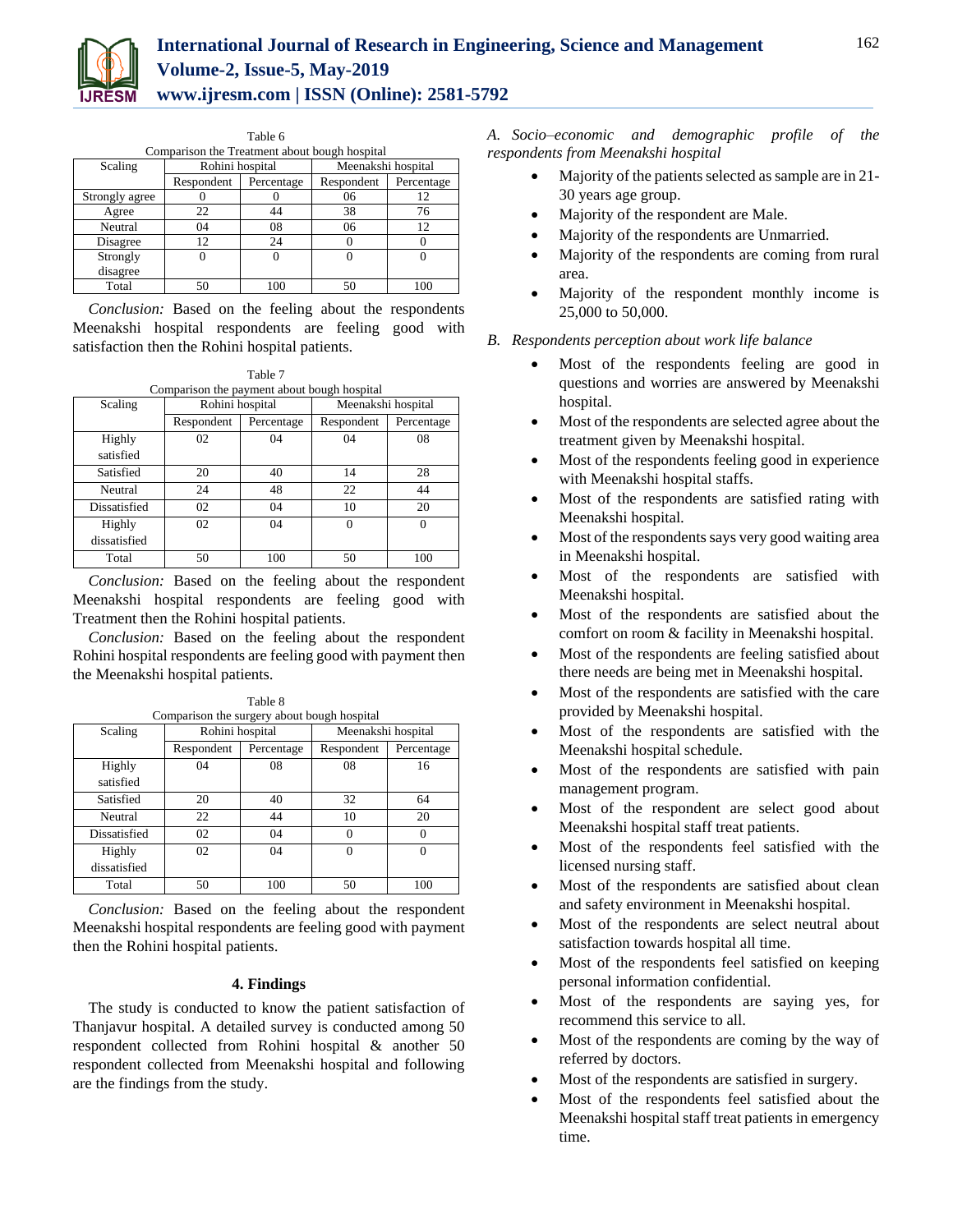

- Most of the respondents feeling satisfied about the doctors are continue checkup in after discharging patients.
- Most of the patients feel neutral about the transportation facilities in Meenakshi hospital.
- Most of the respondents are feel neutral in payments.

# *C. Socio–economic and demographic profile of the respondents from Rohini hospital*

- Majority of the patients selected as sample are in 21- 30 years age group.
- Majority of the respondent are Male.
- Majority of the respondents are Married.
- Majority of the respondents are coming from rural area.
- Majority of the respondent monthly income is 10,000 to 25,000.

# *D. Respondents perception about work life balance*

- Most of the respondents feeling are good in questions and worries are answered by Rohini hospital.
- Most of the respondents are selected agree about the treatment given by Rohini hospital.
- Most of the respondents feeling good in experience with Rohini hospital staffs.
- Most of the respondents are satisfied rating with Rohini hospital.
- Most of the respondents says very good waiting area in Rohini hospital.
- Most of the respondents are feeling neutral with Rohini hospital.
- Most of the respondents are feeling neutral about the comfort on room & facility in Rohini hospital.
- Most of the respondents are feeling satisfied about there needs are being met in Rohini hospital.
- Most of the respondents are feeling neutral with the care provided by Rohini hospital.
- Most of the respondents are satisfied with the Rohini hospital schedule.
- Most of the respondents are satisfied with pain management program.
- Most of the respondent are select good about Rohini hospital staff treat patients.
- Most of the respondents feel satisfied with the licensed nursing staff.
- Most of the respondents are satisfied about clean and safety environment in Rohini hospital.
- Most of the respondents are select neutral about satisfaction towards hospital all time.
- Most of the respondents feel satisfied on keeping personal information confidential.
- Most of the respondents are saying no, for recommend this service to all
- Most of the respondents are coming by the way of referred by relatives.
- Most of the respondents are feeling neutral in surgery.
- Most of the respondents feel satisfied about the Rohini hospital staff treat patients in emergency time.
- Most of the respondents feeling neutral about the doctors are continue checkup in after discharging patients.
- Most of the patients feel neutral about the transportation facilities in Rohini hospital.
- Most of the respondents are feel neutral in payments.

# *E. Suggestion about Rohini hospital*

*1) Service*

Patients are not satisfied in your service. Some patients are only satisfied your service. You can improve your staff service and responses.

*2) Surgery*

In patient's point of view, surgery is not satisfied to all patients. So you can improve the surgery service.

*3) Payment*

Payment is feasibility to all the patients. 3 types of people also satisfied on payment.

*4) Room and facility*

Room and facility are good but patients are want more than silence and more facility.

*5) Staff communication*

Nurse and staffs are treat patients are good. But you will improve that staff communication.

- *F. Suggestion about Meenakshi hospital*
- *1) Service*

The service is very good in Meenakshi hospital. Patients are satisfied about you service. You can improve for developing your hospital.

*2) Surgery*

The surgery is also good. Patients are satisfied in surgery. You can improve for developing your hospital.

*3) Payments*

In patients point of view, the payment is only not satisfied, high level people are only comfort with payment. Middle level people are neutral about the payment. Low level people are not satisfied to the payment.

# **5. Conclusion**

Patient satisfaction is not a clearly defined concept, although it is identified as an important quality outcome indicator to measure success of the services delivery system. Patient evaluation of care is important to provide opportunity for improvement such as strategic framing of health plans, which